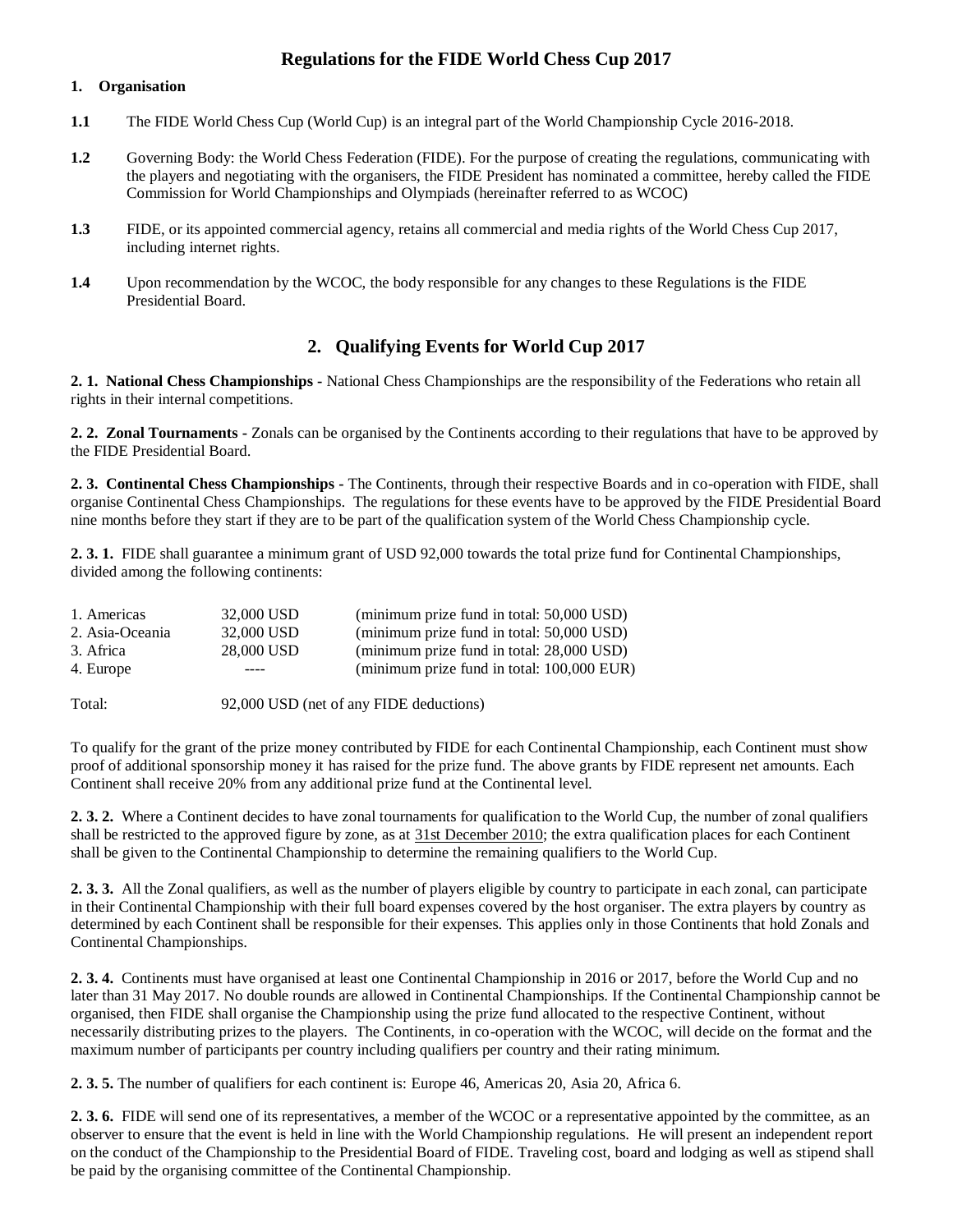# **3. World Cup 2017**

**3. 1. Qualifiers -** There are 128 qualifiers (in order of priority): World Champion + four (4) semi-finalists from the World Cup 2015**,** Women's World Champion, World Junior U-20 Champions 2015 & 2016, eighteen (18) rated players as described in 3.1.2, ninety (92) players from Continental Championships, the one (1) highest-placed participant of the ACP Tour who has not qualified with the previous criteria, two (2) FIDE President nominees, four (4) organiser nominees , three (3) qualifiers from FIDE-approved internet events. If there are no internet events, the spot(s) will be decided by the FIDE President after consulting the WCOC.

**3. 1. 1. Replacements -** World Champion, semi-finalists of the World Cup 2015, Women's World Champion, World Junior U-20 Champions and rated players can be replaced only from the average rating list. Continental and Zonal qualifiers will be replaced from their respective events, except that in the Zonal Tournament, the replacement must have scored 50% or more in the Zonal event. Otherwise the place passes to the Continental Championship. The average rating list has priority if a player qualifies either from the rating list or a zonal/continental event.

In the exceptional case that the zonal/continental event is organized before the publishing of the January 2017 rating list, then the zonal/continental event has priority over the average rating list for qualifying purposes.

**3. 1. 2.** For the purpose of deciding the 18 rated player qualifiers, as well as any replacements, the average from the following lists will be used: all published ratings of February 2016 to January 2017 divided by twelve (12). In case of equality two decimals will be taken into consideration. If the numbers are still equal then the total number of rated games in the twelve months of 2016 shall be decisive. That means the player with the greater number of games shall qualify. If the numbers are still equal then the February 2017 list shall be decisive. If the Elo in this list is still the same, the player with the greater number of games in the February 2017 list will qualify.

**3. 1. 3.** A player who has played less than thirty (30) FIDE rated standard games in the twelve months of 2016 will not be able to qualify as a rated player. Any rapid and blitz rated games are not calculated when applying this 30-game rule.

**3. 1. 4.** The list of qualified players and the reserves will be published on the FIDE web site.

#### **3. 2. Tournament format**

**3. 2. 1** There shall be six (6) rounds of matches comprising two (2) games per round, with the winners progressing to the next round, plus the final seventh  $(7<sup>th</sup>)$  round comprising of four (4) games.

Round 1: there shall be 128 players Round 2: there shall be 64 players Round 3: there shall be 32 players Round 4: there shall be 16 players Round 5: there shall be 8 players Round 6: there shall be 4 players Round 7: there shall be 2 players (or 4 players if a match is needed for  $3<sup>rd</sup>$  place)

#### **3. 2. 2. Schedule of the World Cup tournament**

| Opening Ceremony / Players meeting |                  | 1 day  |
|------------------------------------|------------------|--------|
| Round 1:                           | 2 days play      | 2 days |
|                                    | Tiebreaks        | 1day   |
| Round 2:                           | 2 days play      | 2 days |
|                                    | Tiebreaks        | 1 day  |
| Round 3:                           | 2 days play      | 2 days |
|                                    | <b>Tiebreaks</b> | 1 day  |
| Round 4:                           | 2 days play      | 2 days |
|                                    | Tiebreaks        | 1 day  |
| Round $5$ :                        | 2 days play      | 2 days |
|                                    | Tiebreaks        | 1 day  |
| Free Day                           | Free Day         | 1 day  |
| Round 6:                           | 2 days play      | 2 days |
|                                    | Tiebreaks        | 1 day  |
| Free Day                           | Free Day         | 1 day  |
| Round 7:                           | 4 days play      | 4 days |
| Closing ceremony                   | Tiebreaks        | 1 day  |
|                                    |                  |        |

TOTAL: 26 days

All games and tie-breaks shall begin preferably at 15:00 local time.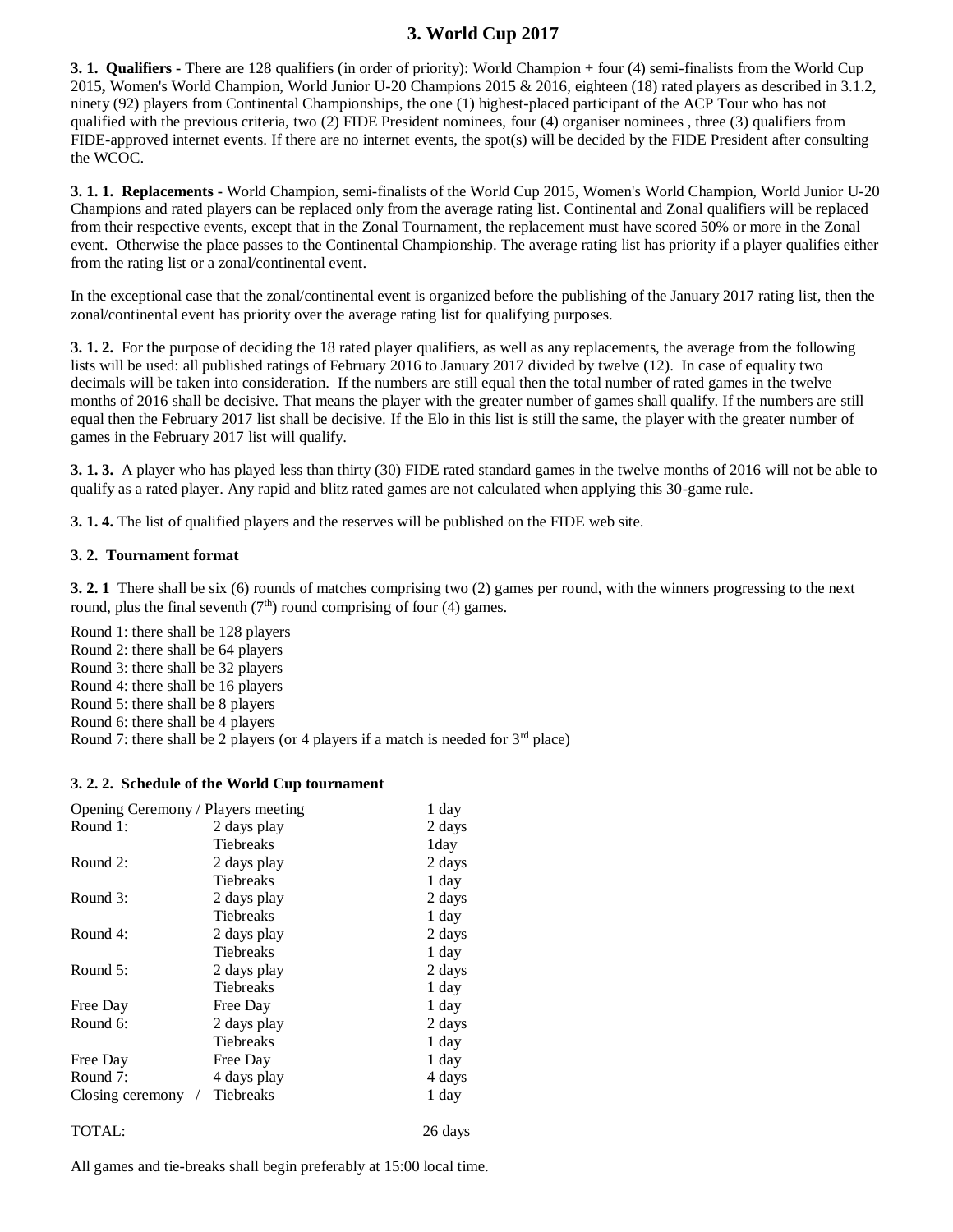# **3. 3. Confirmation of Participation / Conduct of Players**

**3. 3. 1.** When FIDE has confirmed the name of organiser, venue and dates, the participants will be able to download the copy of the Player's Contract (which contains the player's obligations) from the FIDE web site and shall send their signed contract to FIDE within one week. This is the player's responsibility.

Any participant, specified in paragraph 3.1 who fails to return his Player's contract by the official deadline, may be replaced according to article 3. 1. 1. The WCOC may accept late contracts received after the deadline within the period of 7 days. The final list shall then be published 10 days after the deadline on the FIDE web site. Players not previously qualified but who have the right to participate as replacements shall be notified through the FIDE web site and will have one further week to return their signed contracts to FIDE.

**3. 3. 2.** All players mentioned in 3. 3. 1 shall confirm, by fax and registered mail to the FIDE Secretariat, their participation by returning the signed copy of the Players' Contract published on the FIDE web site for participation in the World Cup. Players shall be fully responsible for the arrival on time to the FIDE Secretariat of their signed contract.

**3. 3. 3.** A player who returns his contract but withdraws before the pairings are announced will be replaced by a player as described in 3. 1. 1.

**3. 3. 4.** Any player that withdraws after the pairings are announced shall not be replaced.

**3. 3. 5.** Players that fail to provide a satisfactory reason for withdrawal, after they have signed the player's contract, may be excluded from the next World Championship cycle.

**3. 3. 6.** If the World Cup and the Women's World Championship are organised at the same period (even if the two events overlap by one day) then the player who has the right to participate in both championships shall decide per 3. 3. 2 in which tournament she will play.

**3. 3. 7.** For security and administrative reasons, all participants are expected to stay in the officially designated hotel(s).

**3. 3. 8.** All players shall pay their own cost of travel, accommodation and meals for the duration of their stay.

## **3. 4. Pairings.**

**3. 4. 1.** All participants will start from Round 1.

**3. 4. 2.** For purposes of pairings, the players shall be ranked according to the most recent rating list when pairings for the 1<sup>st</sup> round are announced. In case of equality of two or more players, the player with the greater number of games played during the period covered by the list shall be higher seeded. In case of equal number, the order will be decided by the drawing of lots.

**3. 4. 3.** Pairings shall follow the principle of top half vs. lower half reversed (1-128, 2-127...). Thus the highest ranked player of the top half shall play the lowest ranked player of the bottom half. The second ranked player of the top half shall play the penultimate ranked player of the bottom half. And so on.

**3. 4. 4.** For the second and subsequent rounds pairings shall follow the same procedure as in 3.4.3 with the clarification that if the lower ranked player wins in any match, he shall automatically assume the position of the higher ranked player.

**3. 4. 5.** No postponement shall be allowed except with permission of the FIDE President.

## **3. 5. Drawing of colours**

**3. 5. 1.** The draw for colours shall be conducted as follows:

a) The top seeded player in Round 1 receives White or Black in the first game as decided by lot during the Opening Ceremony. In the second game of the same round, colours will be reversed. In match 2, the higher seeded player shall have the opposite colour to the top seeded player, and so alternating through the list. For subsequent games of the same round the colors shall alternate automatically.

b) In Round 2 the winner of match 1 shall have in game 1 the color opposite to the color that the top seeded player had in game 1 of Round 1. The higher seeded player in game 1 of match 2 shall have the opposite color of the color that the highest seeded player had in game 1 of match 1 and the colors shall alternate in sequence accordingly by match.

c) For Rounds 2-6 the same procedure is applicable with the clarification that if the lower ranked player wins in any match, he shall automatically assume the position of the higher ranked player.

d) For the tie-break matches, there shall be a drawing of lots for each such match. If these matches are also drawn, there shall be a drawing of lots to decide who shall receive White in the sudden-death game.

e) The final match in the  $7<sup>th</sup>$  round will have a new drawing of lots.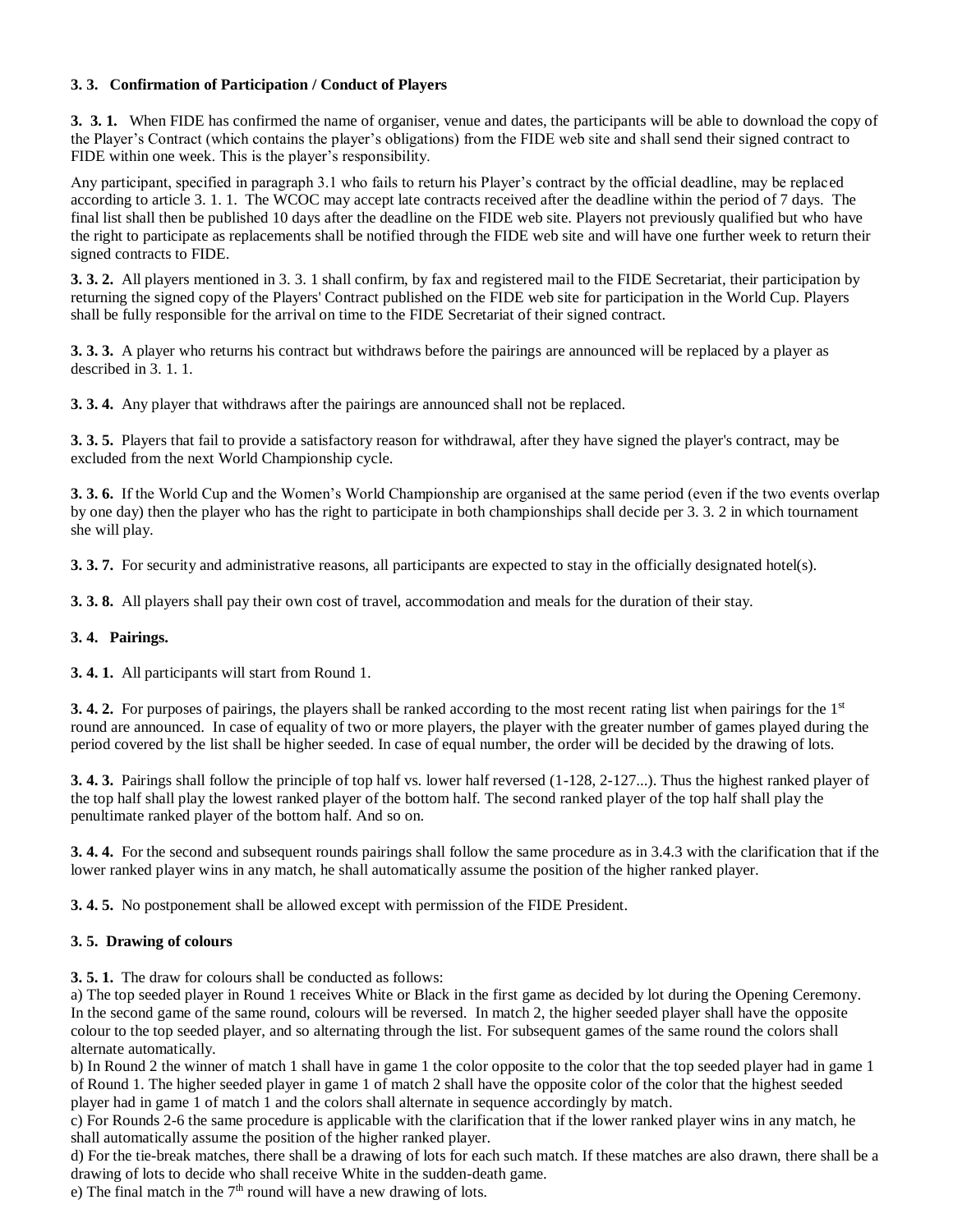#### **3.6. Time control.**

**3. 6. 1.** The time control shall be 90 minutes for the first 40 moves followed by 30 minutes for the rest of the game with an addition of 30 seconds per move from move one.

**3. 6. 2.** The games shall be played using the electronic clocks and boards approved by FIDE.

## **3. 7. Conditions of victory**

**3. 7. 1.** For the first 6 rounds, each match shall be played over two (2) games and the winner of a match shall be the first player to score 1.5 or more points. A tie shall be broken according to article 3. 8.

**3. 7. 2.** The final 7<sup>th</sup> round will be a match played over four (4) games and the winner of the World Cup will be the first player to score 2.5 or more points. A tie shall be broken according to article 3. 8.

#### **3. 8 Tie-breaks**

**3. 8. 1. a.** If the scores are level after the regular games, after a new drawing of colors, two (2) tie-break games shall be played. The games shall be played using the electronic clock starting with 25 minutes for each player with an addition of 10 seconds after each move.

**3. 8. 1. b.** All tie-break games shall be played according to the Annex 2 of the World Championship Technical Regulations.

**3. 8. 2. a.** If the scores are level after the games in paragraph 3.8.1a, then, after a new drawing of colors, a match of 2 games shall be played to determine the winner with a time control of 10 minutes plus 10 seconds increment after each move. In case of a level score, another match of 2 games shall be played with a time control of 5 minutes plus 3 seconds increment after each move. If still there is no winner, one sudden-death game will be played as described below in 3.8.3a.

**3. 8. 2. b.** The games shall be played according to the Rules mentioned in 3.8.1.b.

**3. 8. 3. a.** If the score is still level after the matches as described in 3.8.2a, the players shall play a single decisive sudden death game. The player who wins the drawing of lots may choose the color. The player with the white pieces shall receive 5 minutes, the opponent with the black pieces shall receive 4 minutes whereupon, after the 60th move, both players shall receive an increment of 3 seconds for each move from move 61. In case of a draw the player with the black pieces is declared the winner.

**3. 8. 3. b.** The games shall be played according to the Rules mentioned in 3.8.1.b.

**3. 8. 4.** Between the tie-break games as well as before the start of the sudden death game there shall be a pause of at least 10 minutes, unless the Chief Arbiter decides otherwise.

## **3. 9. Prizes for the World Cup**

#### **3. 9. 1. Minimum Prize list**

| Round 1 losers:   | $64x$ USD  | 6,000              | $net\ 4,800$  | <b>USD 384,000</b> |
|-------------------|------------|--------------------|---------------|--------------------|
| Round 2 losers:   | $32 x$ USD | 10,000             | net 8,000     | <b>USD 320,000</b> |
| Round 3 losers:   | $16x$ USD  | 16,000             | net 12,800    | <b>USD 256,000</b> |
| Round 4 losers:   |            | 8 x USD 25,000     | net 20.000    | <b>USD 200,000</b> |
| Round 5 losers:   |            | 4 x USD 35,000     | net 28,000    | <b>USD 140,000</b> |
| Round 6 losers:   |            | $2 x$ USD $50,000$ | $net\ 40,000$ | <b>USD 100,000</b> |
| Runner-up:        | 1 x USD    | 80,000             | net 64,000    | <b>USD</b> 80,000  |
| World Cup winner: |            | 1 x USD 120,000    | net 96,000    | <b>USD 120,000</b> |
| Total:            |            |                    |               | USD 1,600,000      |

**3. 9. 2.** A payment of 20% from the above total prize fund is made to FIDE.

**3. 9. 3.** If a player withdraws due to ill health or any other good reason accepted by the Appeals Committee, he shall receive the full prize money to which he was entitled at that time. The player shall make an appeal according to article 3.17.1 in order to claim the total sum of his prize.

**3. 9. 4.** If a player withdraws after the start of the first round without having a satisfactory reason for doing so, he shall receive no prize money.

#### **3. 10. Playing Conditions.**

**3. 10. 1.** Only the players, principals and steward (-es)s shall be allowed in the actual playing area except with the permission of the Chief Arbiter.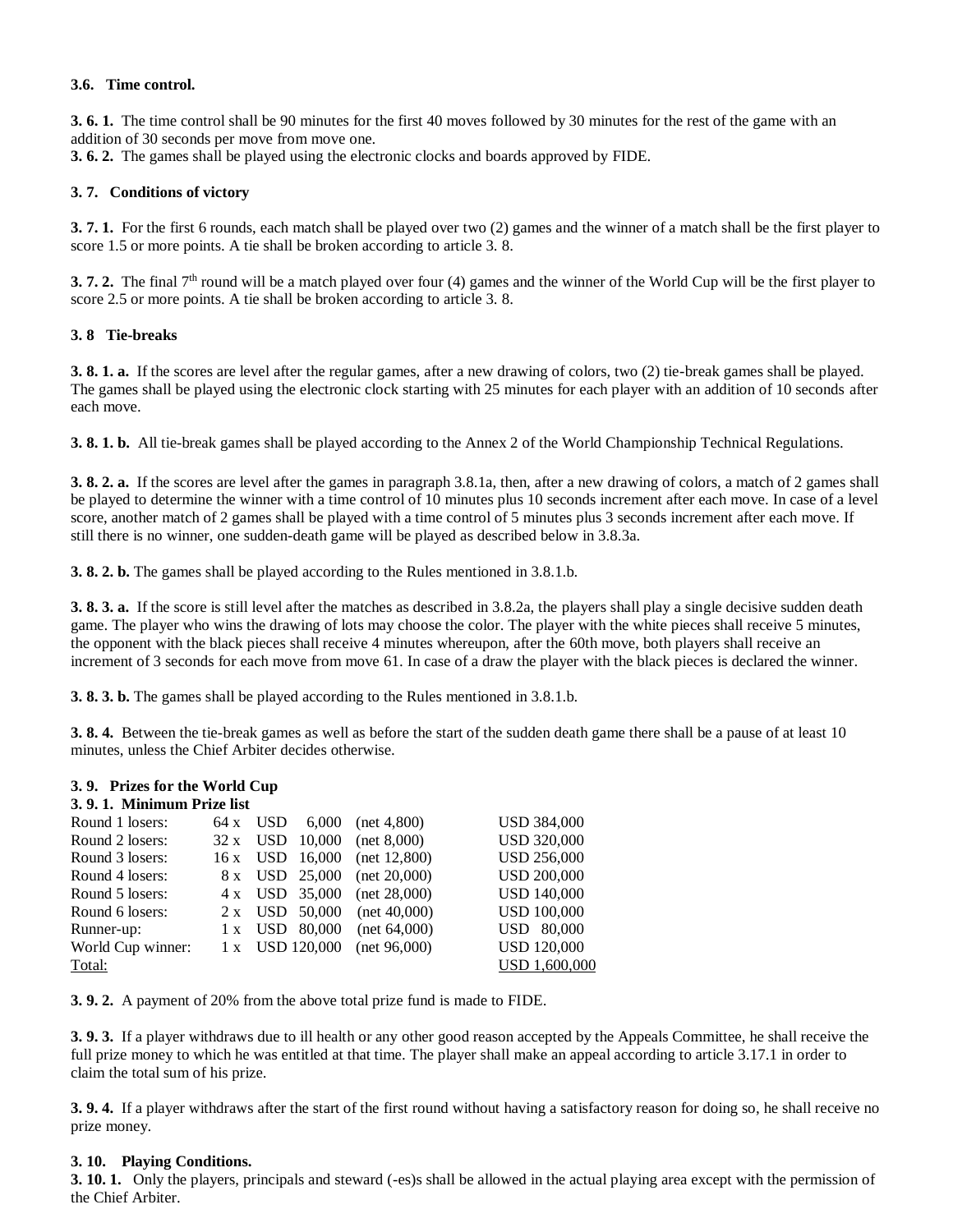**3. 10. 2.** During the playing session the following additional regulations shall be in force:

a) The players are not permitted to bring into the playing area technical and other equipment extraneous to play, including mobile phones, which may in any way disturb or upset the opponent. The Chief Arbiter shall decide what constitutes extraneous equipment liable to offend the opponent.

b) A player may talk only to an arbiter or communicate with a steward, or with his opponent as permitted by the Laws of Chess.

c) During the playing session, players are not allowed to leave the playing area without the permission of the Chief Arbiter.

# **3. 11. Score sheets.**

**3. 11. 1.** The Organisers shall provide score sheets according to the specifications provided by the WCOC.

a) At the end of each game the players' original score sheets shall be given to the Arbiter, who shall hand them to FIDE . b) Refusal of either player to sign the score sheets shall be penalised according to Article 13.4 of the Technical Regulations (annex 1). After the players have signed the score sheets, the Arbiter shall countersign to confirm the results. c) In tiebreak games, the players and the Arbiter shall sign a result sheet.

# **3. 12. Players' Meeting.**

**3. 12. 1.** Players are required to attend the Players' Meeting on the day of the Opening Ceremony at a time to be decided by the Chief Arbiter and the Organisers. If necessary, the Chief Arbiter may call other Players' Meetings.

**3. 12. 2.** If a player fails to appear at the Players' Meeting or conducts himself in a manner contrary to the spirit of sportsmanship or the FIDE Code of Ethics, then the following penalty may be imposed by the Chief Arbiter: 5% of his prize money shall be forfeited to the Organisers and a further 5% to FIDE for each breach. In cases of serious misconduct the player may be disqualified from the tournament and the World Chess Championship cycle.

# **3. 13 Interviews, functions and mode of dressing.**

**3. 13. 1.** The players are expected to co-operate reasonably with the media. General interviews with them can be arranged through the Press Officer.

**3. 13. 2.** The players are required to make themselves available for short interviews, of not more than 10 minutes duration, immediately after each game. This applies to the winner of each game, or both players in the event of a draw. The final winner of the World Cup is also obliged to attend the final press conference after the event has ended and to provide an exclusive interview for the FIDE website, if requested by the FIDE Press Officer. The players are also required to be present at all official functions approved by the FIDE President or his Deputy during the Championship, including official receptions and the opening ceremony. The 2 finalists are also required to be present at the closing ceremony.

**3. 13. 3.** If a player fails to meet the requirements of 3.13.2, then the following penalty can be imposed by the Press Officer: 5% of his prize money shall be forfeited to the Organisers and a further 5% to FIDE for each breach. A player can appeal for such a penalty within 3 hours after the end of the game. In cases of serious misconduct, the player may be disqualified from the tournament and the World Chess Championship cycle.

**3. 13. 4.** Players are requested to note the requirements of FIDE Regulations C.01 (Article 8.1) in respect of their dignified appearance at all times during the World Cup.

# **3. 14. Payment of Prize Money and Stipends**

**3. 14. 1.** The prize fund shall be paid to each player by bank transfer.

**3. 14. 2.** Although FIDE will endeavour to sign an agreement with the organiser stating that the prize funds are net and free of all tax, FIDE will not be responsible for any national or local tax deducted from the prize money. FIDE will give all necessary assistance to the players if the organiser acts to the contrary.

# **3. 15. Principals**

**3. 15. 1.** The Principals are:

- a) FIDE President and Deputy President;
- b) FIDE Treasurer and General Secretary; FIDE Observer;
- c) Three members of the Appeals Committee;
- d) Arbiters;
- e) FIDE Press Officer;
- f) Chairman of FIDE Medical Commission (or his/her nominee-member of the FIDE Medical Commission);
- g) Two WCOC members.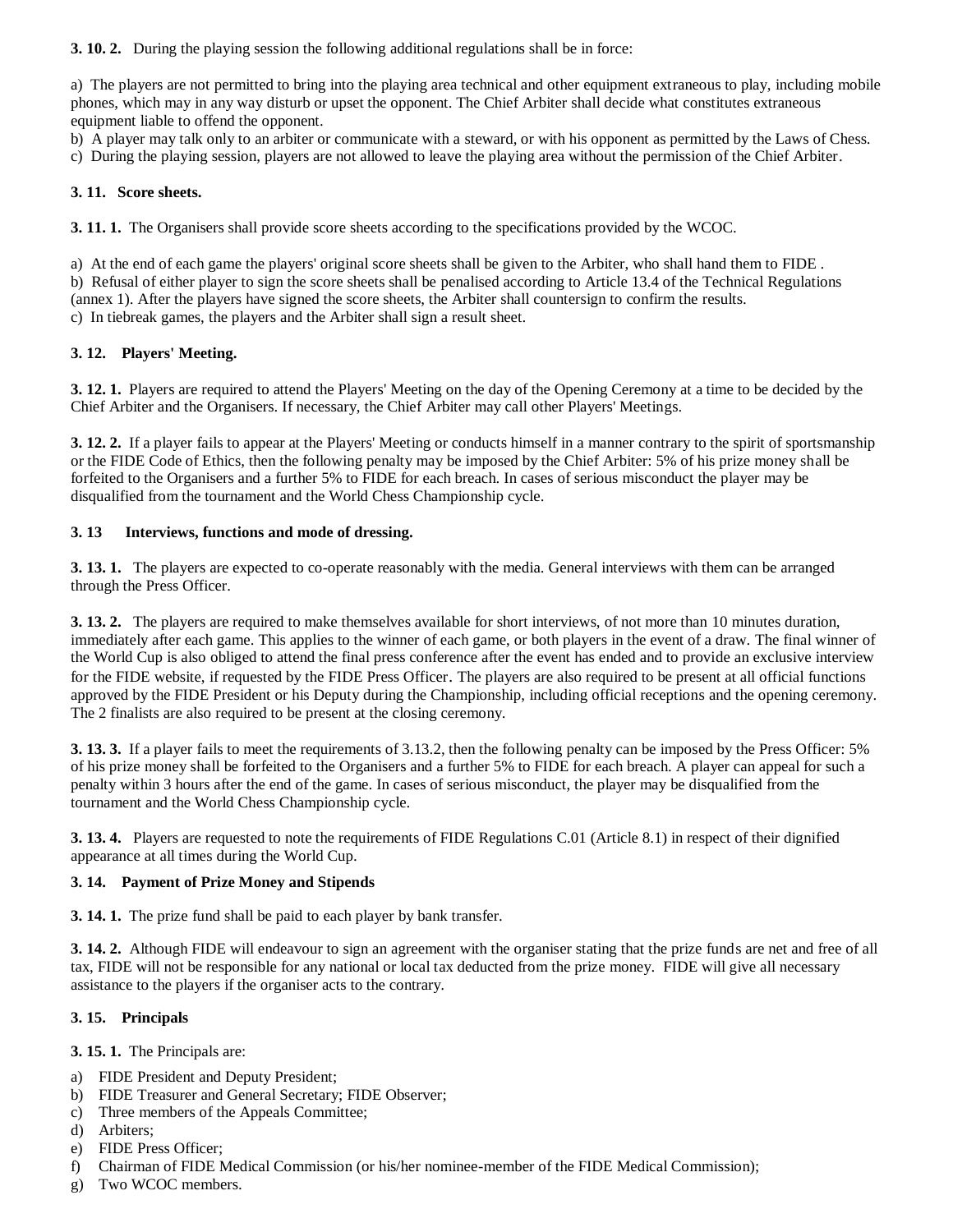# **3. 16. Arbiters**

**3. 16. 1.** There will be a Chief Arbiter, a Deputy Chief Arbiter, three Deputy Arbiters for rounds 1 to 4 plus four additional Arbiters for rounds 1 to 2, and local assistance according to the tournament needs. FIDE President, in consultation with the World Championship & Olympiads Committee (WCOC), shall appoint the arbiters who must have the title of International Arbiter.

**3. 16. 2.** In each match, no arbiter may belong to the same federation as either of the players. Exception: if both players are members of the same federation, an arbiter may also belong to this federation.

**3. 16. 3.** During play either the Chief Arbiter or the Deputy Chief Arbiter must be present in the playing area.

**3. 16. 4.** Immediately after the end of the World Chess Cup tournament, the Chief Arbiter shall write a report and send it without delay to the FIDE Secretariat.

**3. 16. 5.** The report shall be written in the English language.

**3. 16. 6.** The report shall contain the result of each individual game as well as the final result of each match. In addition, the report shall contain a general description of the course of the World Cup. If there were any difficulties, conflicts or incidents during the tournament, they shall be described together with the measures taken to deal with them.

**3. 16. 7.** The report shall be supplemented by adding two copies of the bulletins of the World Cup and the score sheets of the games.

**3. 16. 8.** The Chief Arbiter may, in consultation with the WCOC, and with the approval of the FIDE President, issue additional written regulations to inform the exact playing hours and take care of other details not covered by these regulations.

# **3.17. Appeals Committee.**

**3. 17. 1.** There shall be a Chairman and two other members, all from different Federations and by priority FIDE PB members, appointed by the FIDE President in consultation with the World Championship & Olympiads Committee. No member of the Appeals Committee shall sit in judgement in a dispute involving a player or party from his Federation except where the dispute is between two players or two parties from his Federation.

All protests must be submitted in writing to the Appeals Committee not more than two hours after the relevant playing session, or the particular infringement complained against.

The Committee may decide on the following matters:

- a) an appeal against a decision by an arbiter or a FIDE principal,
- b) a protest against a player's behaviour,
- c) a complaint alleging false interpretation of the regulations,
- d) a request for the interpretation of specific regulations,
- e) a protest or complaint against any participant, or
- f) all other matters which the Committee considers important.

If possible, the Committee shall reach a decision not more than two hours after the submission of a protest. The appeals process shall include written representations and a written decision. The Committee shall endeavour to find binding solutions that are within the true spirit of the FIDE motto, Gens Una Sumus. Each protest must be accompanied by a deposit fee of USD 500 (five hundred US Dollars) or the equivalent in local currency. If the protest is accepted, the fee shall be returned. If the protest is rejected, the fee may be forfeited to FIDE.

The written decision of the Appeals Committee arising from any dispute in respect of these regulations shall be final.

## **3. 18. Arrangements for the Playing Hall**

**3. 18. 1.** The WCOC shall ensure the playing hall and its environs meet at least the requirements of the FIDE Regulations for the Organisation of Top Level Tournaments (FIDE Handbook C.01).

**3. 18. 2.** The playing hall shall be decorated with flags of FIDE, IOC, flags of the host nation and the participating federations.

**3. 18. 3.** After the World Championship & Olympiads Committee agrees with the Organisers on the World Chess Cup Tournament arrangements in respect of the tournament hall, facilities, accommodation and meals, transportation, telecommunication, ceremonies, no objections from the participants shall be acceptable.

**3. 18. 4.** Organisers shall provide, free of charge, coffee, tea and soft drinks for the players and principals. It is advisable that the same offer shall apply for press members.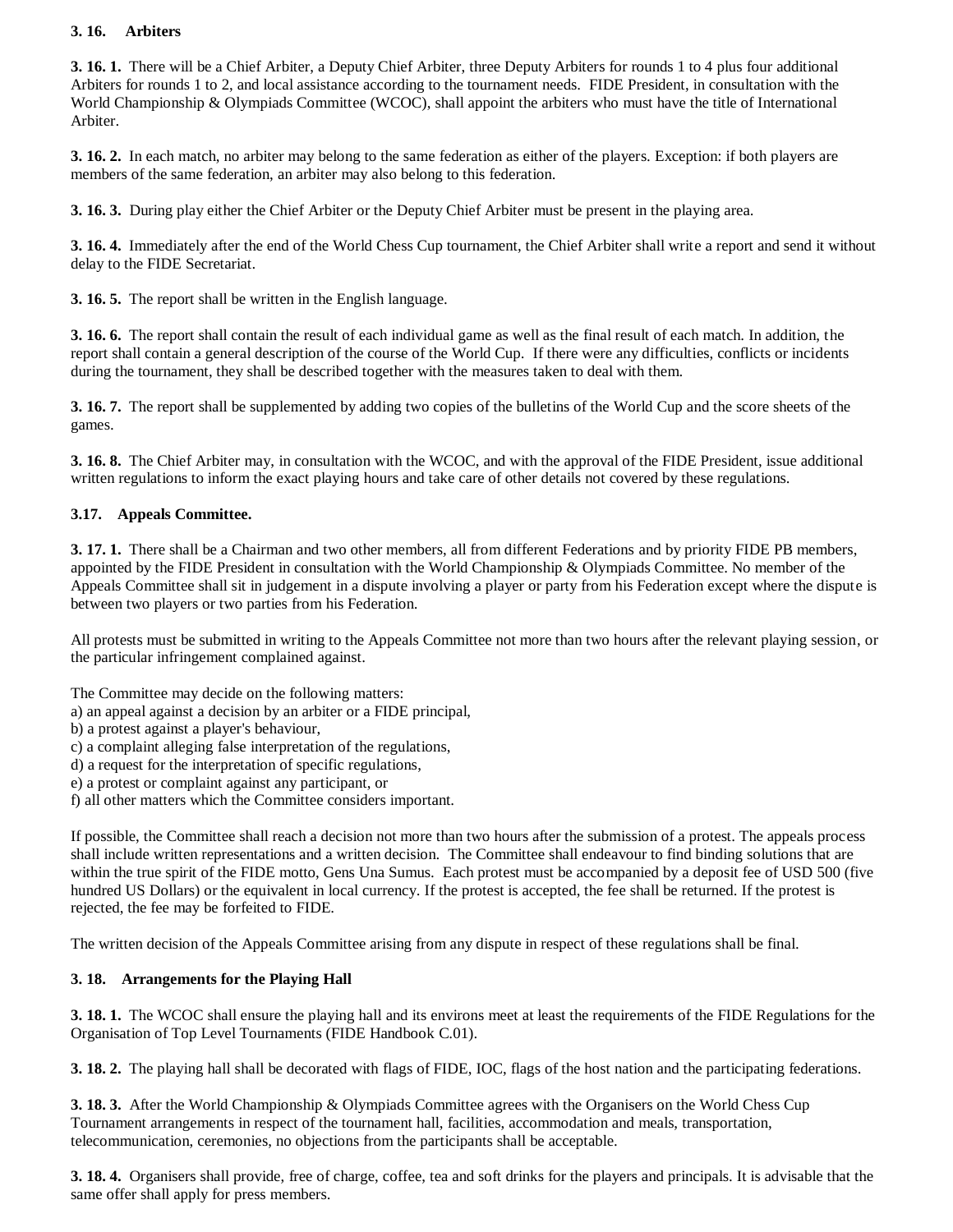## **3. 19. Photography and Television**

**3. 19. 1.** Only photographers and camera crew expressly authorised by the Press Officer may work in the playing venue.

a) When more than 16 players are competing, flash may be used only during the first ten minutes.

b) When 16 players or less are competing, flash may only be used during the first five minutes.

c) In tiebreak games flash may only be used in the first three minutes. In case of 5 minutes and sudden death games, the use of flash is not permitted, the use of cameras without flash may only be permitted if the Arbiter in charge deems their use to be unobtrusive.

e) Television cameras must be unobtrusive and may only be used if the Arbiter in charge deems their use to be unobtrusive. f) An official photographer, designated by the Organisers with the approval of the Chief Arbiter shall be allowed to take photos at any time during the round without flash.

# **3. 20. Ceremonies.**

**3. 20. 1.** The Opening Ceremony shall take place the day prior to the first round and all participants are required to take part. Exception can be made by a written permission of the FIDE President.

**3. 20. 2.** The program of the Opening Ceremony shall be supervised by FIDE. A total of 60 minutes for cultural programmes and speeches are usually welcome. FIDE Anthem and the Anthem of the hosting country shall be played.

**3. 20. 3.** The drawing of colours for round 1 shall be carried out during the opening ceremony.

**3. 20. 4.** The Closing Ceremony shall take place not later than one day after the end of the World Chess Cup Tournament. The Organisers shall provide trophies for the first two players of the tournament. FIDE Anthem and Anthem of the hosting country shall be played.

# **3. 21. FIDE Rights and Obligations of the Organisers**

## **3. 21. 1. Finance**

**3. 21. 1. 1.** Before the end of the tournament, FIDE shall be reimbursed for its direct expenses incurred in the World Cup Organisation. This shall be a fixed sum agreed between the Organiser and the World Championship & Olympiads Committee before the start of the tournament. This sum shall include stipends, pre-expenses (inspections) and tournament expenses (travelling and boarding) for the principals. The WCOC shall advise the Organisers on the budget of protocol, infrastructure, media, commentary, bulletin and other technical problems.

**3. 21. 1. 2.** FIDE has exclusive commercial rights to the event and is free to exploit them commercially, including entering into advertisement agreements either with the Organisers or Sponsors of the tournament requiring players to wear clothes with the branding of sponsors.

**3. 21. 1. 3.** The income provided by the World Cup through admission charges, concessions and photography shall go to the Organisers. The radio and television rights, including video and film rights, shall belong to FIDE. The right as described here and in the previous paragraph can be given by FIDE to the organiser.

**3. 21. 1. 4.** FIDE shall have the exclusive rights for live games transmission on Internet and shall provide the necessary equipment such as electronic boards and clocks to cover the event. FIDE shall provide to the Organisers the signal for online game display in the different function rooms as agreed between the parties.

**3. 21. 1. 5.** The Organisers shall draw up a budget as detailed as possible, including provision for contingencies. This shall be subject to the approval of WCOC and the FIDE President.

## **3. 21. 2. Stipends**

**3. 21. 2. 1.** The following stipends are to be paid to the Principals of the World Cup:

| a) Chairman of the Appeals Committee         | USD.       | 10,000 |
|----------------------------------------------|------------|--------|
| b) Two members of the Appeals Committee      | <b>USD</b> | 14.000 |
| c) Chief Arbiter                             | <b>USD</b> | 7,000  |
| d) Deputy Chief Arbiter                      | <b>USD</b> | 5,000  |
| e) Three Deputy Arbiters                     | <b>USD</b> | 9,000  |
| f) Four Arbiters (Rounds 1 to 2)             | <b>USD</b> | 8,000  |
| g) FIDE Press Officer                        | <b>USD</b> | 5.000  |
| h) Representative of FIDE Medical Commission | USD        | 3.000  |

In addition, the organisers shall pay to FIDE a minimum sum of 40,000 USD for the WCOC budget.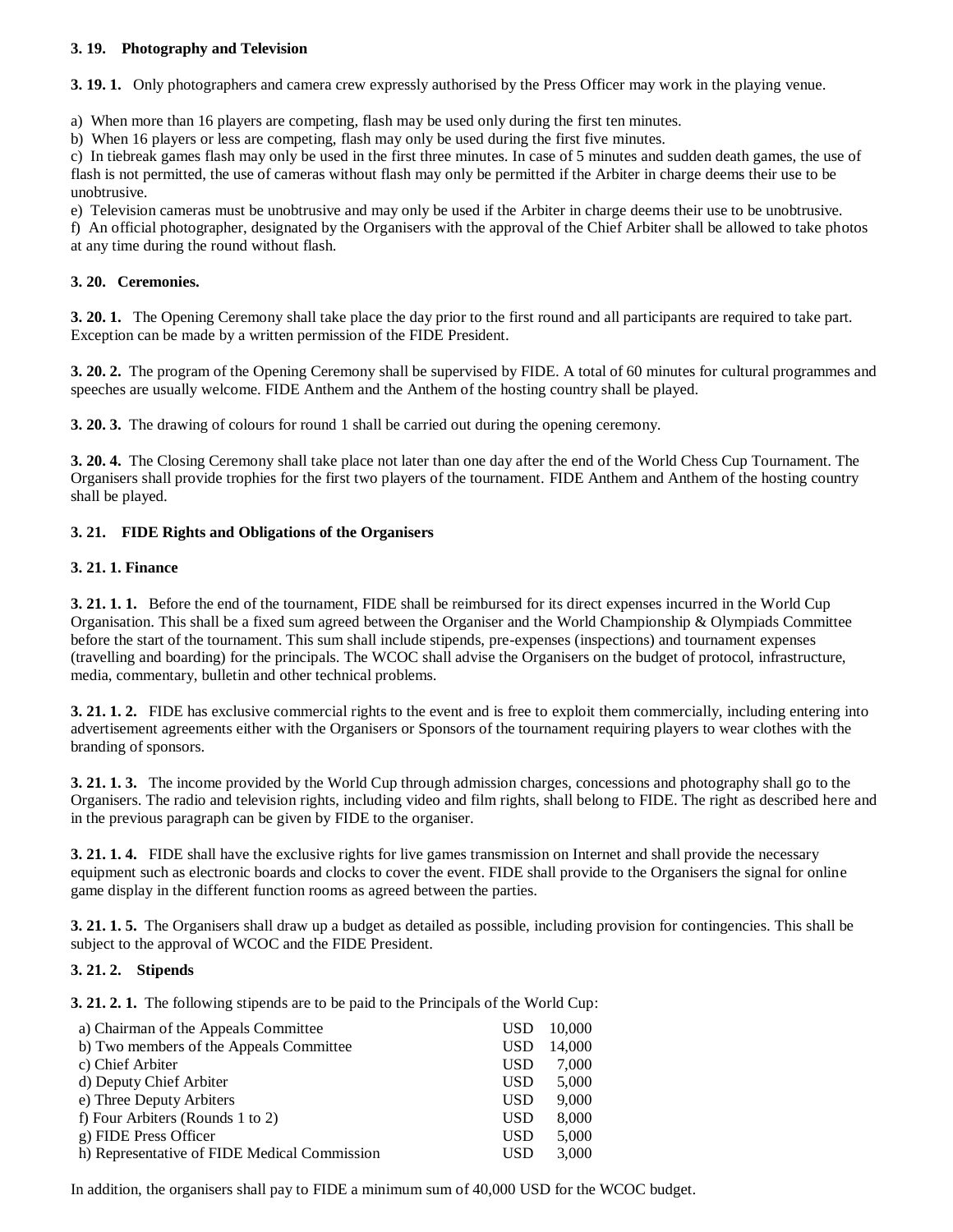## **3. 21. 3. Travelling and Accommodation**

**3. 21. 3. 1. Travel.** The FIDE President has the right to first class travel by air, sea or rail, at the Organisers` expense. The FIDE Deputy President has the right to business class travel by air, sea or rail, at the Organisers expense. All other Principals shall be provided with transport by air, sea or rail or, if they prefer, any other mode of transport that is not more costly to the Organisers than air travel. Any Principal making his own travel arrangements without the agreement of the Organisers does so entirely at his own risk.

**3. 21. 3. 2. Board and Lodging.** For the FIDE President a suite in a first class hotel and for the Deputy President one junior suite in the same first class hotel. For each Principal or WCOC member - a double room in the same first class hotel. Also, hospitality shall be provided for three more FIDE people (FIDE Secretariat). Extras will be covered by the Organisers only for the FIDE President.

**3. 21. 3. 3. Food and drinks.** Provision for food and drinks shall be provided for all the Principals. This shall be provided by a specified allowance in local currency per day or by the provision of all meals in the restaurant of the hotel. The nature and amount shall be agreed between the Organisers and WCOC.

**3. 21. 3. 4. Local transportation.** Transfer from and to the airport will be provided by the organisers, if necessary. For FIDE President, a chauffeur-driven car. For the other Principals, a number of cars shall be made available; their use will depend on the position of the hotels, playing hall and media centre, and on the leisure activities of the Principals. Alternatively, a daily allowance in local currency may be provided, the amount to be agreed between the Organisers and WCOC. Local transport shall also be provided for players to official functions if necessary.

**3. 21. 3. 5. Personnel –** The Organisers should provide sufficient personnel to assist: the FIDE Secretariat, in the playing hall, press room, VIP room, and at ceremonies according to the agreement made with the WCOC.

# **3. 22. Selection of the Organisers.**

**3. 22. 1.** Any federation that is a member of FIDE or any sponsor may bid for the right to administer the World Cup. FIDE shall consult the federation where the sponsor proposes to hold the Cup. If the federation refuses or is unable to co-operate, FIDE may still accept a proposal from a potential sponsor. No proposed sponsor for the World Cup shall be in conflict with the regulations of the International Olympic Committee.

**3. 22. 2.** Each applicant shall pay a non-refundable fee of 1,000 USD to obtain the obligatory bidding form and the necessary information from the FIDE Secretariat. At any time, where the bidding procedure fails, the Presidential Board shall decide, where, when and how the World Cup will be organised.

**3. 22. 3.** In the event that FIDE receives a satisfactory open offer that covers all the minimum financial requirements, then FIDE may immediately terminate any bidding procedure. At any time, where the bidding procedure fails, the Presidential Board shall decide, where, when and how the World Cup will be organised.

**3. 22. 4.** Each proposal shall contain the following particulars:

- a) the proposed dates of the event
- b) the proposed tournament venue;
- c) the proposed prize fund in U.S. Dollars.
- d) the covering of all organisational costs
- e) Special rates for hotel rooms and meals for the participants, accompanying persons and journalists.

f) A statement that the applicant accepts all the demands made in these regulations;

g) The applicant's name, signatures and authentication;

h) Two bank guarantees shall be provided. One for the proposed prize fund comprising 20% of this sum and the other for the sum of 50,000 USD in respect of other obligations.

**3. 22. 5.** FIDE may exercise the right to reject any bid application if the conditions as stated in 3.22.8 below are not met or the financial offer is unsatisfactory.

**3. 22. 6.** Each proposal shall be accompanied by an invitation to at least one member of the WCOC to inspect the proposed venue and examine the other conditions, with all expenses paid by the bidder.

**3. 22. 7.** The FIDE Presidential Board shall decide which applicant shall be chosen. The decision reached shall be based on the following criteria, which are to be viewed as a whole:

a) prize fund

b) covering of organisational costs

c) playing conditions

d) providing visas to all players, trainers and officials.

e) Security assistance for all players and officials.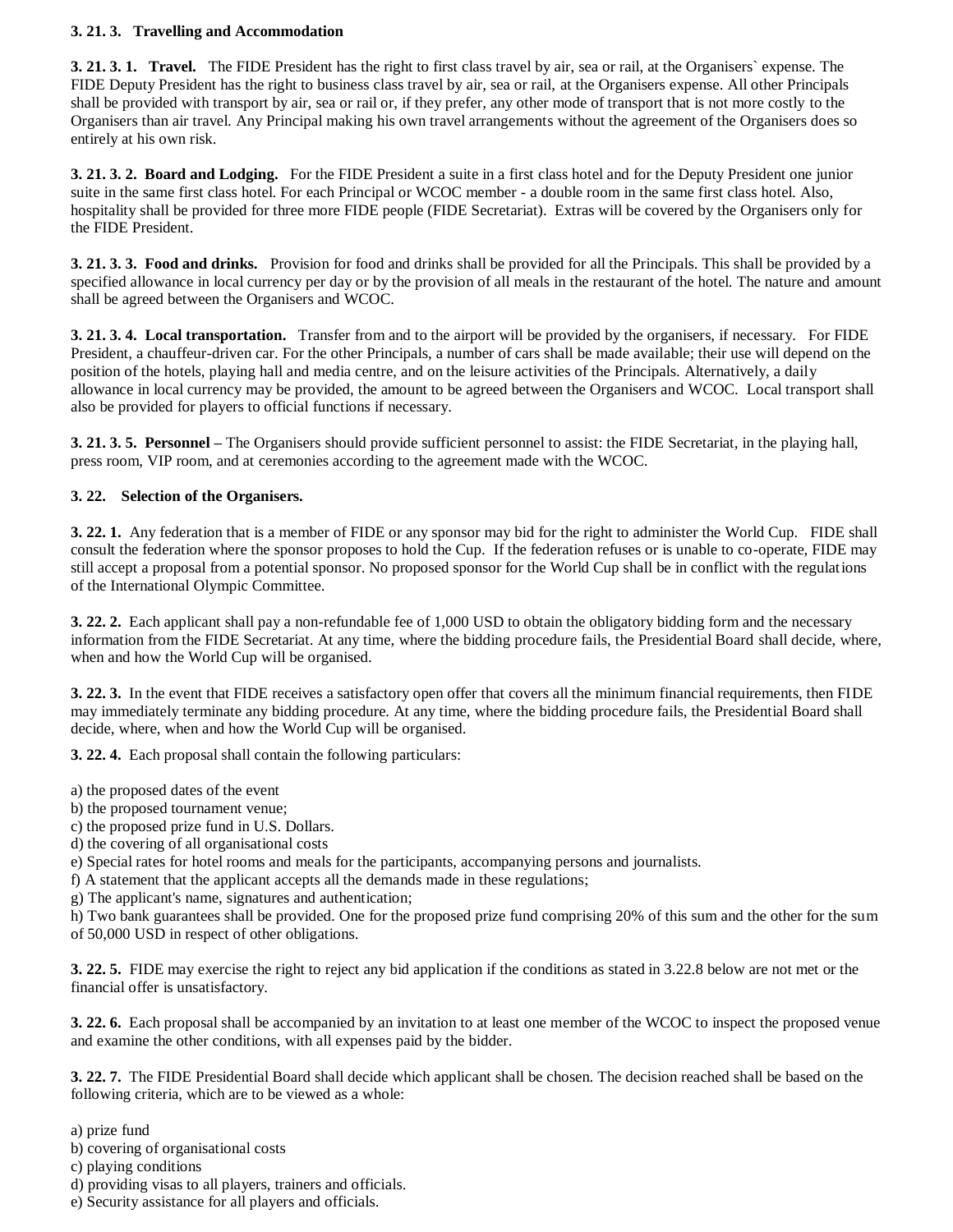f) chess activity both actual and potential in the country hosting the World Cup.

- g) media possibilities
- h) potential development of chess worldwide.
- i) climatic conditions during the period of the tournament
- j) taxation conditions in the hosting country in respect of the prize fund.

If a Presidential Board meeting cannot be held, the FIDE President takes the decision in consultations with the WCOC.

**3. 22. 8.** After the Presidential Board (or the FIDE President) has decided who shall be selected to organize the World Cup, the Organizers shall deposit, not later than one month before the start of the event, in escrow, net and free of all taxes, with the FIDE bankers the full sums of money covering the prize fund and all costs related to FIDE as stipends, travel, full board and lodge and other administrative costs for communications etc in accordance with a budget agreed between FIDE and the Organizers.

**3. 22. 9.** In case of a failure to deposit the sums of money under 3. 22. 8, the guarantees specified in 3. 22. 4 are forfeited in favour of FIDE.

**3. 22. 10.** At any time, after the sums specified under 3. 22. 8, have been deposited in escrow, if the Organiser fails to organize the World Cup or is in breach of the agreement with FIDE for the organization of the event, FIDE shall withdraw the right to organize the event and at the same time, the Organizers shall forfeit 50% of the sums of money under 3. 22. 8. From the total amount which will be forfeited to FIDE, the qualified players who have already signed their contract will receive half of this sum as compensation.

**3. 22. 11.** The Organisers shall invite two members of the WCOC to inspect and give consultation on the preparations. The WCOC shall decide on the need for further inspections. Travelling (business class if transcontinental) and accommodation costs are to be borne by the Organizers.

# **4. World Championship Cycle 2016-2018**

**4. 1.** The winner and the runner up of the World Cup 2017 will qualify to the Candidates stage of the World Championship cycle 2016-2018. If there is a  $3<sup>rd</sup>$  place qualification, a match will be organized together, and with the same terms, with the final match of the World Cup to decide the 3rd place.

# **5. Application of Regulations**

**5. 1.** These regulations are in full effect and are part of the World Championship cycle 2016-2018. At any time in the course of the application of these regulations, any grounds that are not covered or any unforeseen event shall be referred to the FIDE President for clarification or final decision.